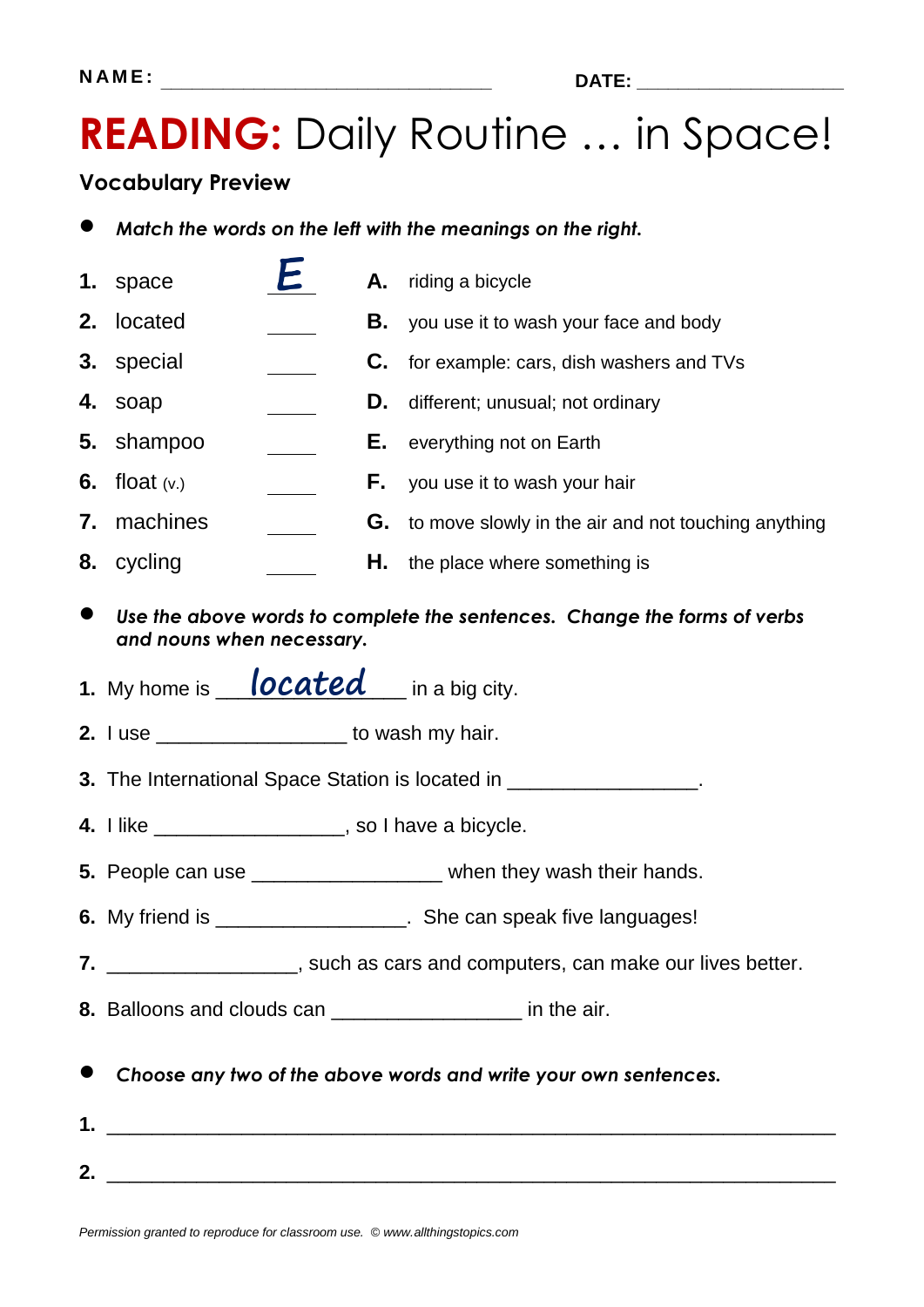### **N AM E : \_\_\_\_\_\_\_\_\_\_\_\_\_\_\_\_\_\_\_\_\_ DATE: \_\_\_\_\_\_\_\_\_\_\_\_\_\_\_\_\_\_\_\_**

**READING**  Topics: Daily Activities / Space

# Daily Routine … in Space!



Do you want to live in **space<sup>1</sup>**? The best place to live in space is on the International Space Station. It is a place for people to learn more about space. It is **located<sup>2</sup>** between 330 and 435 kilometers above the earth. Life on the Space Station is different. Like many people here on Earth, people there wake up and brush their teeth, take showers and wash their hair. But they must be very careful. They must be very careful because they don't want to use lots of water. They must use **special<sup>3</sup> soap<sup>4</sup>** and **shampoo<sup>5</sup>** . When they eat breakfast, they must eat food they first bring with them from Earth. Again, they must be careful because they don't want their food to **float<sup>6</sup>** away! After people on the Space Station finish breakfast, they start their work. They don't have to take a bus or a taxi. Their work is on the Space Station! After work, the people there must do exercise. It is not easy to stay strong in space, so they exercise for more than two hours every day. They can exercise with running **machines<sup>7</sup>** and **cycling<sup>8</sup>** machines. For fun, people on the Space Station can read books, watch movies, listen to music and look out the windows at Earth. One time every week, they can also talk with their friends and families back home.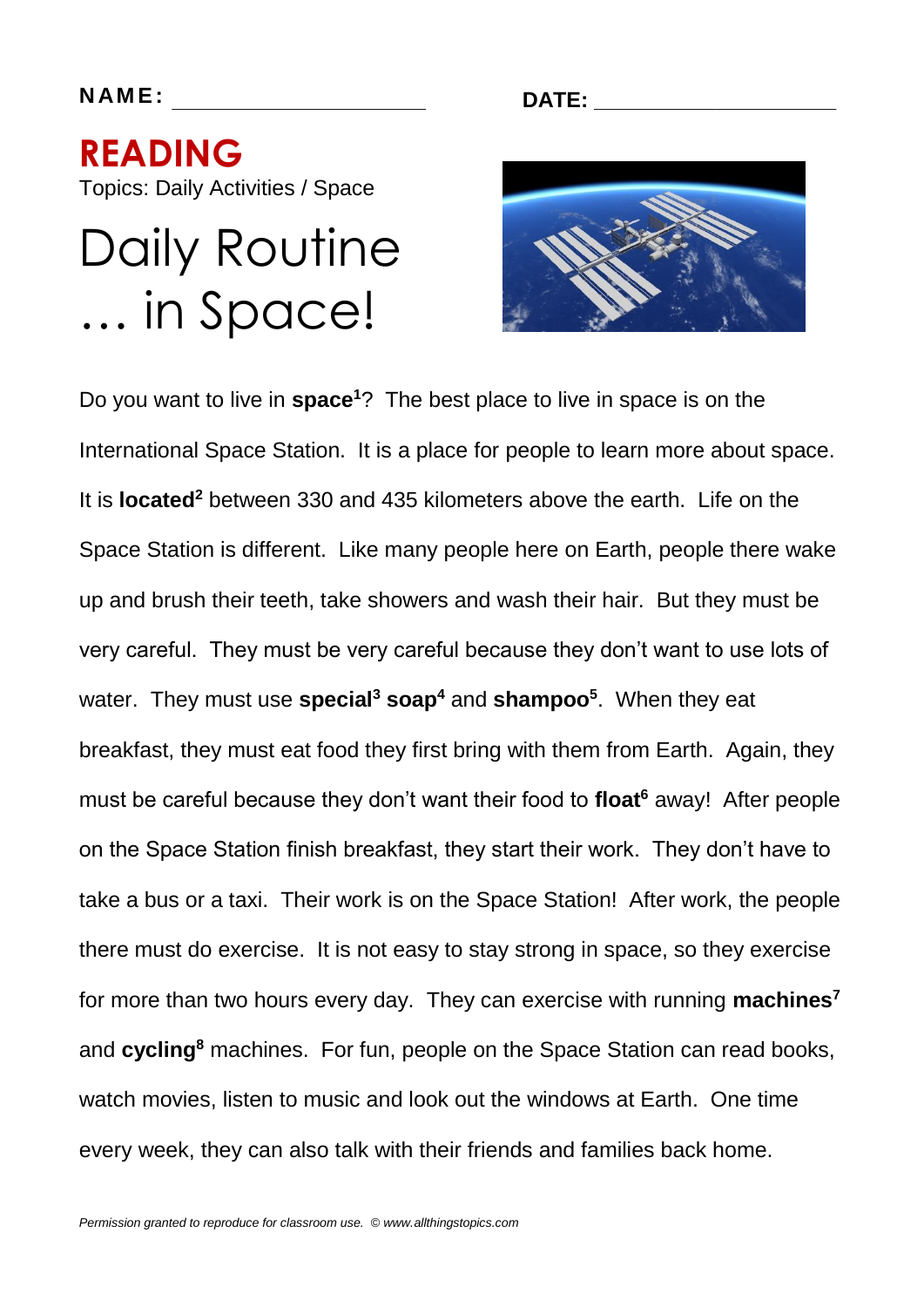**NAME: \_\_\_\_\_\_\_\_\_\_\_\_\_\_\_\_\_\_\_\_\_\_\_\_ DATE: \_\_\_\_\_\_\_\_\_\_\_\_\_\_\_\_\_\_\_\_\_\_\_\_**

### **READING Spelling Practice**  Daily Routine … in Space!



 *Read the sentences on the right and complete the crossword. Look at the article again to help you.*



*Permission granted to reproduce for classroom use. © www.allthingstopics.com*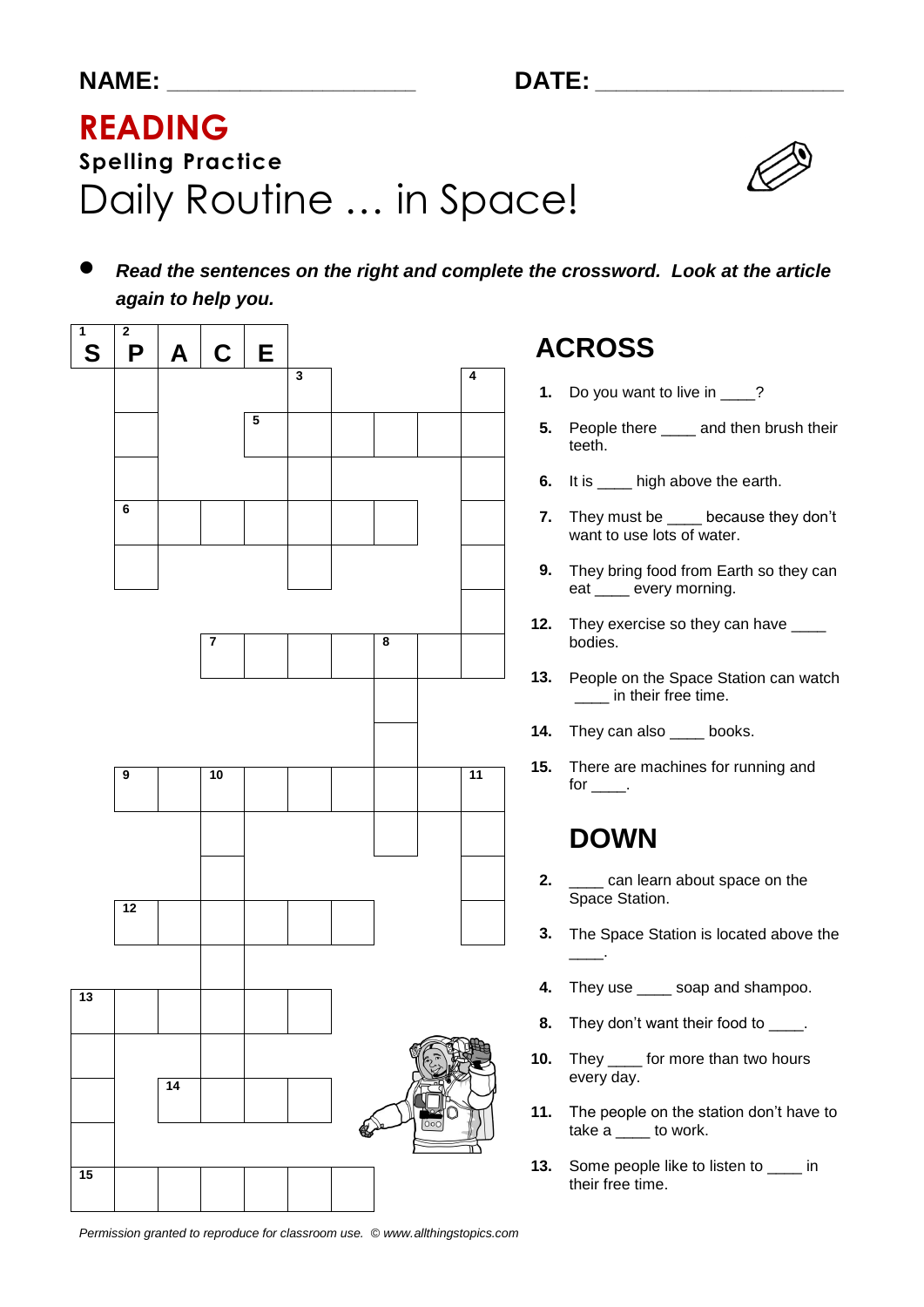## **READING:** Daily Routine … in Space!

### **How Much Do You Understand?**

- *Write 'T' (True) or 'F' (False) next to each statement.*
- **1.** The Space Station is the best place to live on Earth.
- **2.** The Space Station is located 534 kilometers above Earth.
- **3.** People can take showers on the Space Station.
- **4.** People on the Space Station go to work before they eat breakfast.
- **5.** You must exercise a lot on the station.
- **6.** You can read books and listen to music on the station.

#### **Discuss**

- *Discuss the following questions with your classmates.*
- **1.** Do you want to live in space? Why? / Why not?
- **2.** How do you get to school or work? Do you take a bus or a taxi?
- **3.** What do you like to do in your free time?

#### **Write**

 *Choose one of the above discussion questions. Write a short paragraph to answer it.*

\_\_\_\_\_\_\_\_\_\_\_\_\_\_\_\_\_\_\_\_\_\_\_\_\_\_\_\_\_\_\_\_\_\_\_\_\_\_\_\_\_\_\_\_\_\_\_\_\_\_\_\_\_\_\_\_\_\_\_\_\_\_\_

\_\_\_\_\_\_\_\_\_\_\_\_\_\_\_\_\_\_\_\_\_\_\_\_\_\_\_\_\_\_\_\_\_\_\_\_\_\_\_\_\_\_\_\_\_\_\_\_\_\_\_\_\_\_\_\_\_\_\_\_\_\_\_

\_\_\_\_\_\_\_\_\_\_\_\_\_\_\_\_\_\_\_\_\_\_\_\_\_\_\_\_\_\_\_\_\_\_\_\_\_\_\_\_\_\_\_\_\_\_\_\_\_\_\_\_\_\_\_\_\_\_\_\_\_\_\_

\_\_\_\_\_\_\_\_\_\_\_\_\_\_\_\_\_\_\_\_\_\_\_\_\_\_\_\_\_\_\_\_\_\_\_\_\_\_\_\_\_\_\_\_\_\_\_\_\_\_\_\_\_\_\_\_\_\_\_\_\_\_\_

\_\_\_\_\_\_\_\_\_\_\_\_\_\_\_\_\_\_\_\_\_\_\_\_\_\_\_\_\_\_\_\_\_\_\_\_\_\_\_\_\_\_\_\_\_\_\_\_\_\_\_\_\_\_\_\_\_\_\_\_\_\_\_

\_\_\_\_\_\_\_\_\_\_\_\_\_\_\_\_\_\_\_\_\_\_\_\_\_\_\_\_\_\_\_\_\_\_\_\_\_\_\_\_\_\_\_\_\_\_\_\_\_\_\_\_\_\_\_\_\_\_\_\_\_\_\_

\_\_\_\_\_\_\_\_\_\_\_\_\_\_\_\_\_\_\_\_\_\_\_\_\_\_\_\_\_\_\_\_\_\_\_\_\_\_\_\_\_\_\_\_\_\_\_\_\_\_\_\_\_\_\_\_\_\_\_\_\_\_\_

\_\_\_\_\_\_\_\_\_\_\_\_\_\_\_\_\_\_\_\_\_\_\_\_\_\_\_\_\_\_\_\_\_\_\_\_\_\_\_\_\_\_\_\_\_\_\_\_\_\_\_\_\_\_\_\_\_\_\_\_\_\_\_